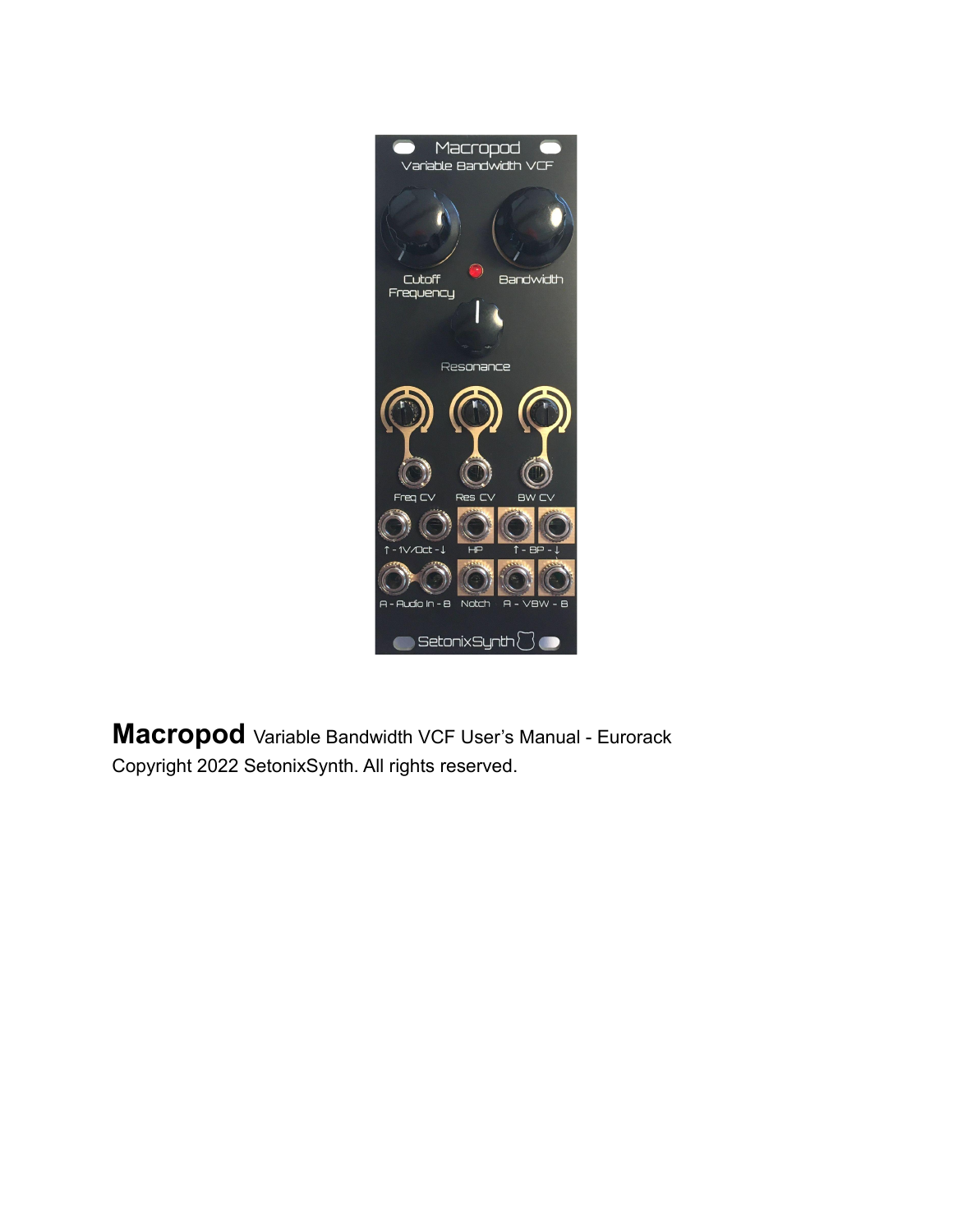Hello and thank you for using the Macropod Variable Bandwidth VCF for Eurorack modular. We hope you will find its tones most pleasing!

**Technical Specifications (Eurorack standard)** Width: 10hp Depth: 25mm Peak Current Draw: 52mA @ +12V, 54mA @ -12V

1. Connecting your Macropod

Connect a power cable to the pin header at the top of the Macropod pcb. The -12V side of the connector must be aligned with the silkscreen stripe indicator for proper use. This module is reverse diode protected, but it is still not recommended that you plug it in backwards to see what happens.

2. Theory of Operation





This module uses the AS3350 Dual VCF chip, a reissue of the CEM3350 designed by Doug Curtis and used in a few 80s synthesizers. This is our second design using this IC, coming after the Marsupial Dual VCF for Eurorack. While that design highlights the chip's rich sound and resonant characteristics, the Macropod leverages its versatility to create a space-friendly and highly-functional Variable Bandwidth VCF with several features previously excluded from the two best-known filters of this type (the Serge VCF2 and Buchla 291): Resonance control, onboard Notch output, and a "squared-off" distorted output.

In this design, a two-channel audio mixer sums Audio In A and Audio In B and routes the mix to half of the chip, which is configured in High Pass/Band Pass mode. These two outputs are directly accessible. The High Pass output is then routed to the input of the chip's other half, configured as a Low Pass/Band Pass filter. This filter's Low Pass output creates our Variable Bandwidth A output via the master Bandwidth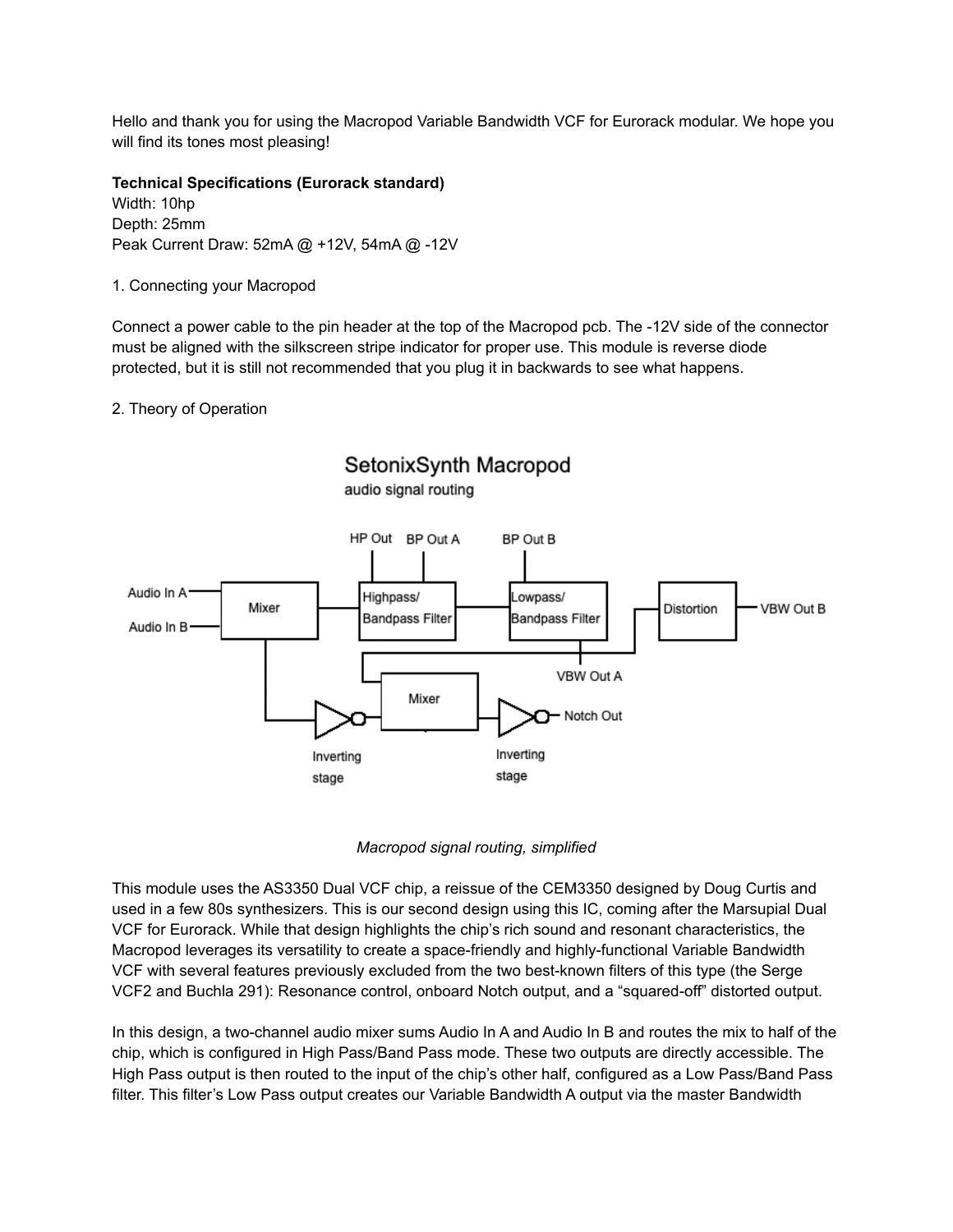control, which introduces an inverted voltage to both filters to control their distance from the center Cutoff (e.g. a positive voltage input to the Bandwidth CV jack will simultaneously increase the cutoff frequency of the Low Pass Filter section and decrease the cutoff frequency of the High Pass Filter section in equal amounts).

This filter takes the concept further, however! In traditional filtering, summing a phase-inverted Band Pass signal with the filter input creates a Notch filter, and the concept works well with this filter's Variable Bandwidth output. In this case, the inverted input is summed with the regular Variable Bandwidth A output and then the mix is inverted again; this nominally produces a Notch or Band Reject output which is in phase with the input but a phase-canceled version of VBW A. As such, with the Variable Bandpass Filter fully "open" (Cutoff Frequency knob in center, Bandpass knob fully clockwise), the Notch output will be almost entirely silent due to full phase cancellation of the input signal.

We also added a transistor-based switching circuit through which the Variable Bandwidth A signal is routed, which creates the Variable Bandwidth B output. This simple circuit is lovely for creating electric guitar or bowed cello sounds, or can approximate the sound of Pulse-Width Modulation in some configurations. This functionality was inspired by the lovely aggressive sounds of the bottom section of the Serge Wave Multipliers module, though the circuit itself is entirely different.

# 3. Summary of Functions

**Cutoff Frequency:** Sets the central frequency of the filter relative to the cutoffs of each filter section. **Bandwidth:** Manual control of the Bandwidth of Variable Bandwidth A and B where CW = greater bandwidth up to approx. 8 octaves at Maximum setting.

**Resonance:** Controls the Resonance/Q setting of both filters simultaneously.

**Freq CV:** Input for Cutoff Frequency CV. The adjacent knob is an attenuverter capable of providing up to +/-1x gain, the output of which is then added to the Cutoff Frequency knob setting.

**Res CV:** Input for Resonance CV. The adjacent knob is an attenuverter capable of providing up to +/-1x gain, the output of which is then added to the Resonance knob setting.

**BW CV:** Input for Bandwidth CV. The adjacent knob is an attenuverter capable of providing up to  $+/-1x$ gain, the output of which is then added to the Bandwidth knob setting.

**1V/Oct ↑:** Un-attenuated CV input which (only) controls the cutoff of the High Pass filter section.

**1V/Oct ↓**: Un-attenuated CV input which (only) controls the cutoff of the Low Pass filter section.

**A-Audio In-B:** Unity Gain audio inputs. These two inputs are summed before passing to the input of the first filter stage.

**HP Out:** 12dB/Oct High Pass Filter output. The cutoff of this output is controlled by the master Cutoff Frequency, Bandwidth, and 1V/Oct ↑ controls.

**BP Out A:** Output of the first Band Pass Filter. The central frequency of this filter output is the same as HP Out and Bandwidth can not be varied.

**BP Out B:** Output of the second Band Pass Filter. The central frequency of this filter output is the same as the Low Pass Filter which forms the final stage of the Variable Bandwidth A output, and can be controlled directly via the 1V/Oct ↓ control input.

**Notch Out:** Output of the Notch Pass Filter, produced by summing the Variable Bandwidth A output with the inverted Audio input post-Mixer section. This output will cancel the phase of frequencies within the bandwidth of the Variable Bandwidth A output effectively with Resonance turned fully CCW, while boosting those frequencies more and more as Resonance setting is increased.